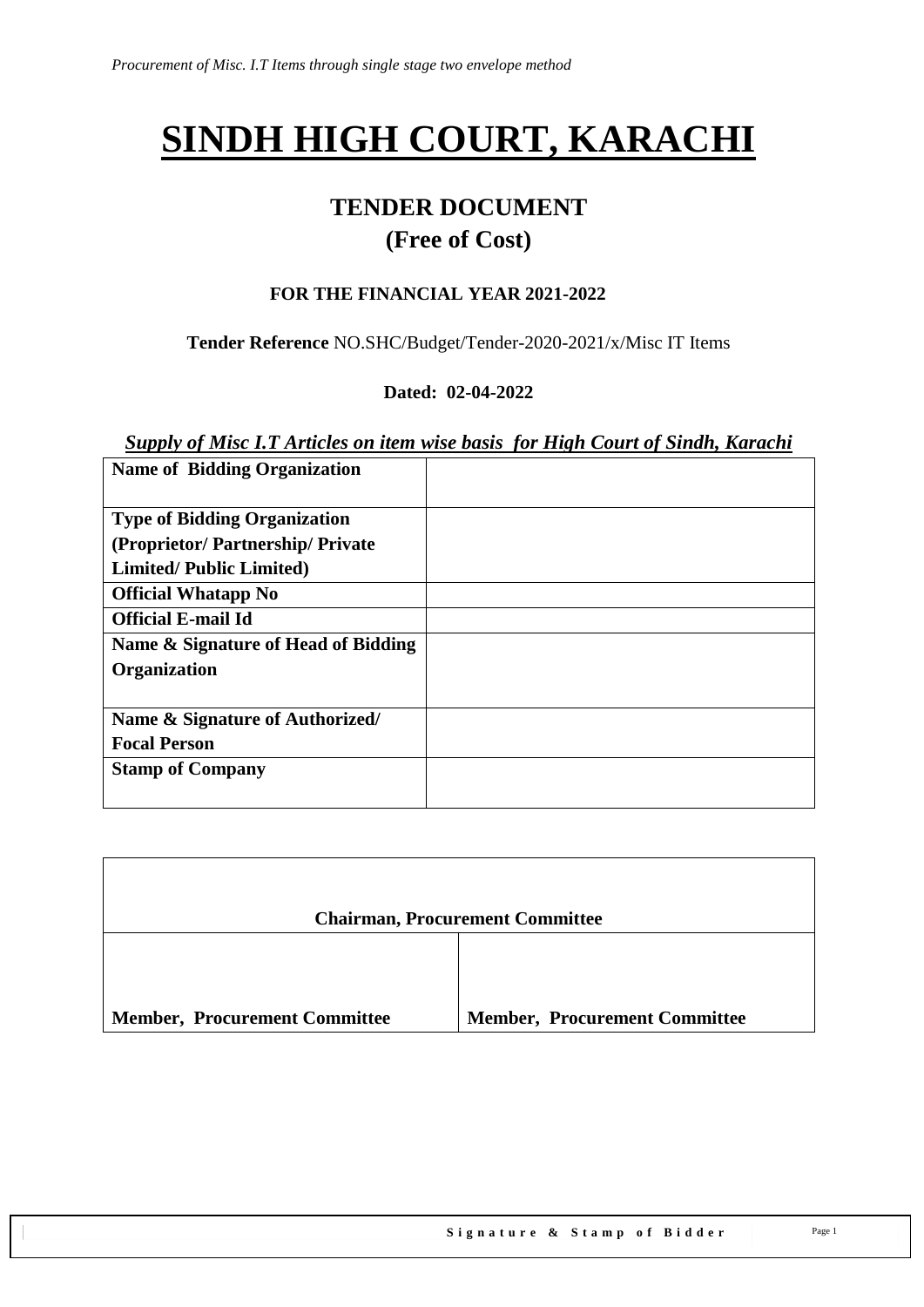# **Contents**

| 3.  |  |
|-----|--|
| 4.  |  |
| 5.  |  |
| 6.  |  |
|     |  |
| 8.  |  |
| 9.  |  |
| 10. |  |
| 11. |  |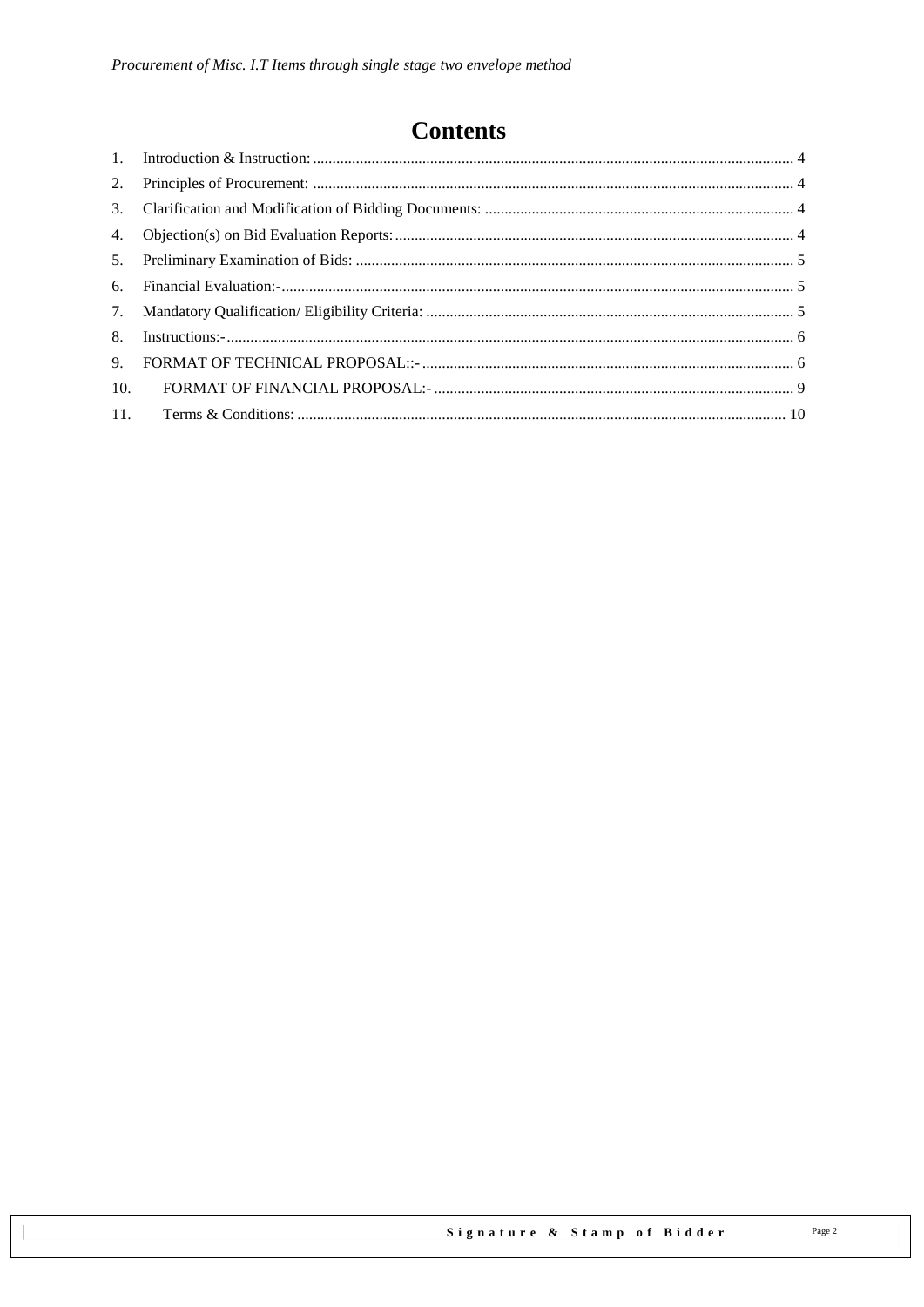Tender Reference No. \_\_\_\_\_\_\_\_\_\_\_\_\_ Dated\_\_\_-\_\_\_\_\_-2022

**To,** 

**The Learned Registrar, Sindh High Court, Karachi.**

Respected Sir,

We, the undersigned, offer to provide our services for **"Supply of Misc. I.T Articles on item wise basis for High Court of Sindh, Karachi"**, as a Bid, sealed in an envelope. **Mr. \_\_\_\_\_\_\_\_\_\_\_\_\_\_\_\_\_\_\_** holding **CNIC No. \_\_\_\_\_\_\_\_\_\_\_\_\_\_\_\_\_\_\_\_\_\_** has been authorized to attend the Bid Meetings on behalf of our organization.

We understand that Sindh High Court is not bound to accept any Proposal you receive and reserves the right to accept or reject any offer and to annul the bidding process and reject all proposals without assigning any reason or having to owe any explanation whatsoever.

The decision of Purchase Committee shall be final and cannot be challenged on any ground at any forum and the Purchase Committee will not be liable for any loss or damage to any party acting in reliance thereon.

Sincerely,

**Name: Designation: Name of Company Dated:**

*\*No need to print this on company letter head.*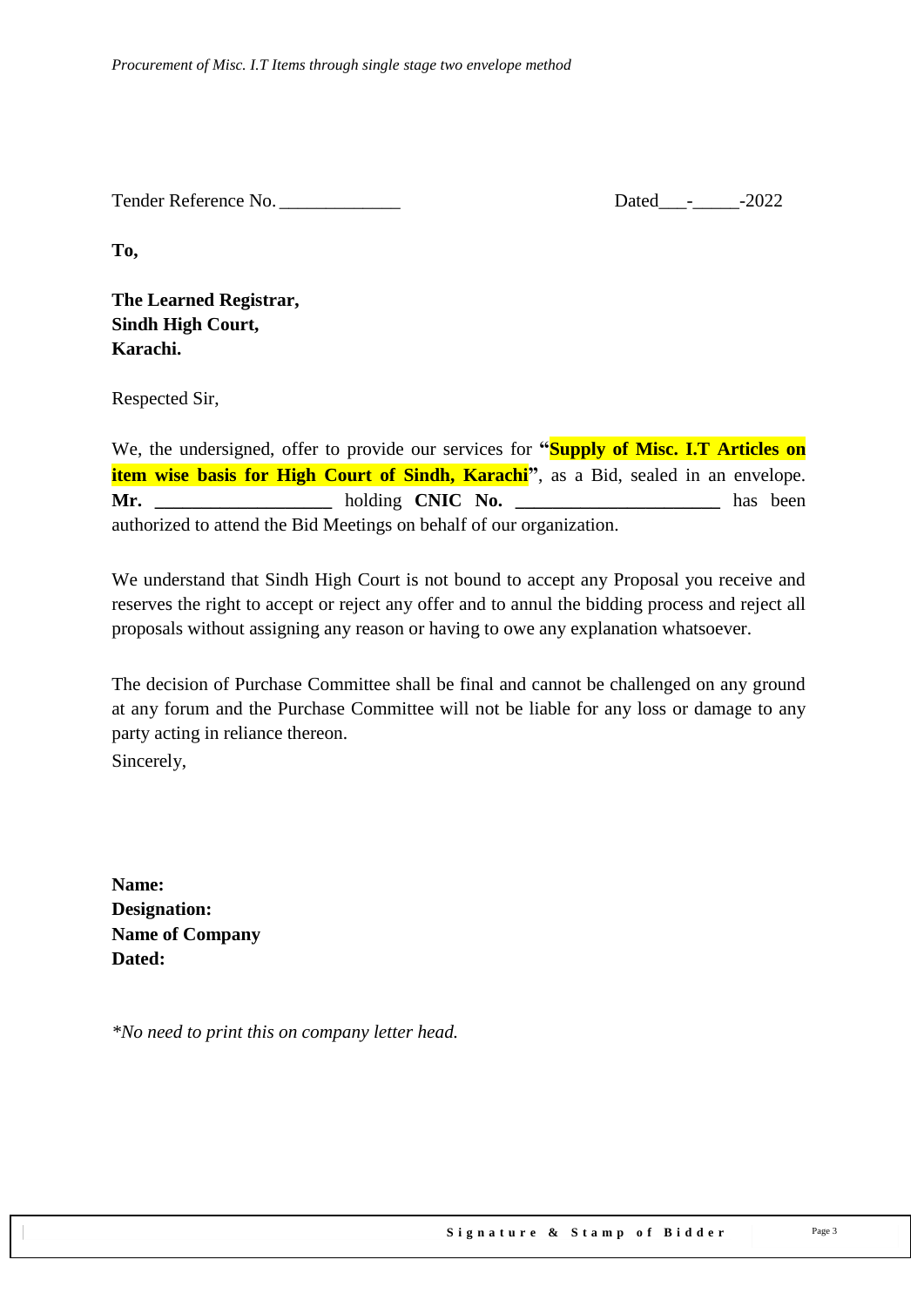## <span id="page-3-0"></span>**1. Introduction & Instruction:**

The SINDH HIGH COURT (SHC) is the highest judicial institution of the province of [Sindh.](https://en.wikipedia.org/wiki/Sindh) We are interested to purchase items, as mentioned in tender document, from your esteemed firm / agency in transparent manner. SHC reserves the right to increase/ decrease the quantities as per requirement in the light of availability of funds, as per rules.

| <b>Description</b>                                                                           |  |  |  | Date $\&$ time of Date $\&$ time of  |  |  |
|----------------------------------------------------------------------------------------------|--|--|--|--------------------------------------|--|--|
|                                                                                              |  |  |  | Submission of Bids   Opening of Bids |  |  |
| <b>Procurement</b> of MISC. I.T $\vert$ On or before $\vert$ On 20 <sup>th</sup> April, 2022 |  |  |  |                                      |  |  |
| <b>ARTICLES</b> on item wise basis for $20^{th}$ April, 2022 at at 10:30 a.m.                |  |  |  |                                      |  |  |
| High Court of Sindh, Karachi through   10:00 a.m.                                            |  |  |  |                                      |  |  |
| single stage two envelopes method.                                                           |  |  |  |                                      |  |  |

<span id="page-3-1"></span>Please be informed that in case of public holiday/ unforeseen events, tender will be opened on the next working day.

## **2. Principles of Procurement:**

 Sindh High Court believes in fair, open, transparent and corruption free tender process. It is ensured that procurements are conducted in a *fair and transparent manner* and the object of procurement brings value for money to our organization. Hence, bidders are directed to provide soft  $\&$  hard copies of all required documents as mentioned in "Eligibility" Criteria". We strictly follow "No Gift Policy" and do not favor any bidder. Any influence for winning the tender will disqualify the bidder from the tender process and bidder may be black listed for the life time subject to rules.

## <span id="page-3-2"></span>**3. Clarification and Modification of Bidding Documents:**

Bidding Document has been prepared as per rules. Clarifications (if any) for contents of bidding documents may be sent to the Procurement Committee comprising D.G (F&A), Deputy Director I.T (Software) and Accounts Officer, A.G Sindh through Registrar, High Court in writing, at least five calendar days prior to the date of opening of bid. Clarification in response to a query shall be uploaded on the official website of Sindh High Court. All bidders are advised to visit the website of Sindh High Court for keeping them updated.

## <span id="page-3-3"></span>**4. Objection(s) on Bid Evaluation Reports:**

 Bid Receiving Time Sheet, Bid Attendance Sheet, Eligibility Criteria Report, Technical Bid Evaluation Report and Financial Bid Evaluation Report shall be uploaded on the official website of High Court of Sindh. Objection(s) if any should be submitted within THREE (03) working days of uploading of reports. Thereafter, no objection shall be entertained.

Signature & Stamp of Bidder Page 4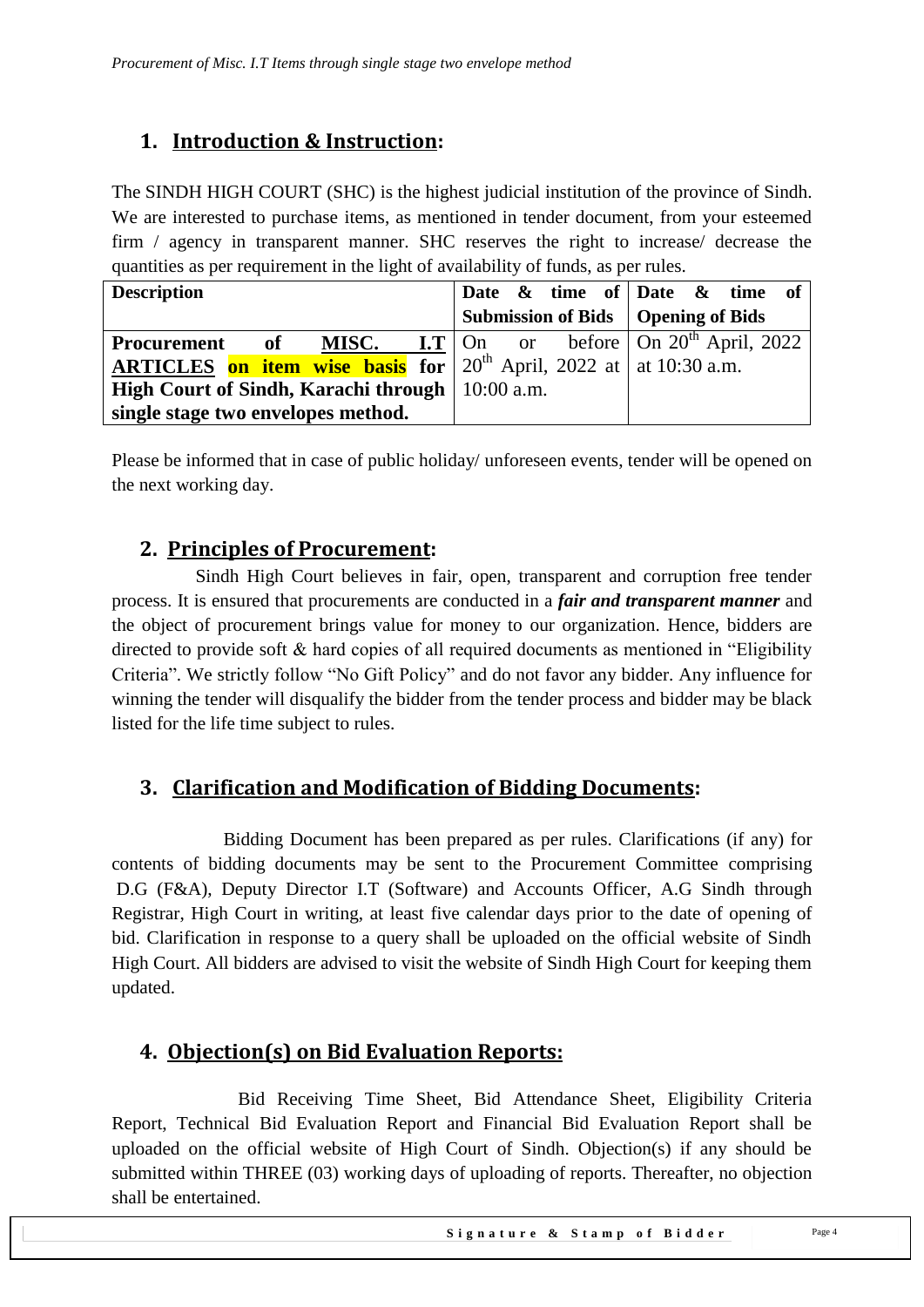#### <span id="page-4-0"></span>**5. Preliminary Examination of Bids:**

 Procurement Committee shall examine the bids to confirm that all required documents and specifications/ technical documentation requested in bidding documents have been provided, and to determine the completeness of each document submitted. If any of the required documents or information is missing, the bid shall be rejected. Further, Sindh High Court shall examine the Bid to confirm that all terms and conditions specified in the bidding documents have been accepted by the Bidder without any material deviation or reservation.

#### <span id="page-4-1"></span>**6. Financial Evaluation:-**

 Financial Evaluation of eligibility/technical qualified Bid (s) shall be done on **ITEM WISE BASIS**. All government taxes shall be applicable as per rules. Tender may be awarded to the lowest bidder (s) subject to fulfillment of all the terms & conditions of bidding documents and specifications/ requirements of Sindh High Court as mentioned in bidding documents and as per rules.

#### <span id="page-4-2"></span>**7. Mandatory Qualification/ Eligibility Criteria:**

 Copies of following documents are mandatory. The bids disqualified / not responsive to the Mandatory Qualification Criteria as mentioned below shall not be eligible for further Evaluation.

| S#             | <b>Eligibility Criteria</b>                                                                                                                                                                                                                                                                                                                                                                                                                                                                                                                                                                                                                                                                   | Flagged |  |  |
|----------------|-----------------------------------------------------------------------------------------------------------------------------------------------------------------------------------------------------------------------------------------------------------------------------------------------------------------------------------------------------------------------------------------------------------------------------------------------------------------------------------------------------------------------------------------------------------------------------------------------------------------------------------------------------------------------------------------------|---------|--|--|
| $\mathbf{1}$   | Complete filled, signed & stamped Tender Document.                                                                                                                                                                                                                                                                                                                                                                                                                                                                                                                                                                                                                                            | A       |  |  |
| $\overline{2}$ | Registration with the relevant tax authorities.                                                                                                                                                                                                                                                                                                                                                                                                                                                                                                                                                                                                                                               | B       |  |  |
| $\overline{3}$ | Copies of at least <b>THREE</b> (03) Purchase Orders along with work<br>completion certificate/ delivery challan of similar nature during the<br>last three years.                                                                                                                                                                                                                                                                                                                                                                                                                                                                                                                            |         |  |  |
| $\overline{4}$ | Affidavit on stamp paper of Rs. 100/- duly notarized to the effect<br>that:<br>The bidder is neither blacklisted nor suspended by any<br>$\mathbf{i}$ .<br>National / International, including Provincial and Federal<br>Government<br>ii.<br>Any director or owner of the bidding company is not awarded<br>any punishment from any Court of Law.<br>iii.<br>Bidder has submitted the correct and complete information<br>along with the bid/offer. If any document / information is<br>found forged / engineered / fake / bogus at any stage, the<br>bidder may be declared as Blacklisted in accordance with law<br>and the performance guarantee and payment, if any may be<br>forfeited. | E       |  |  |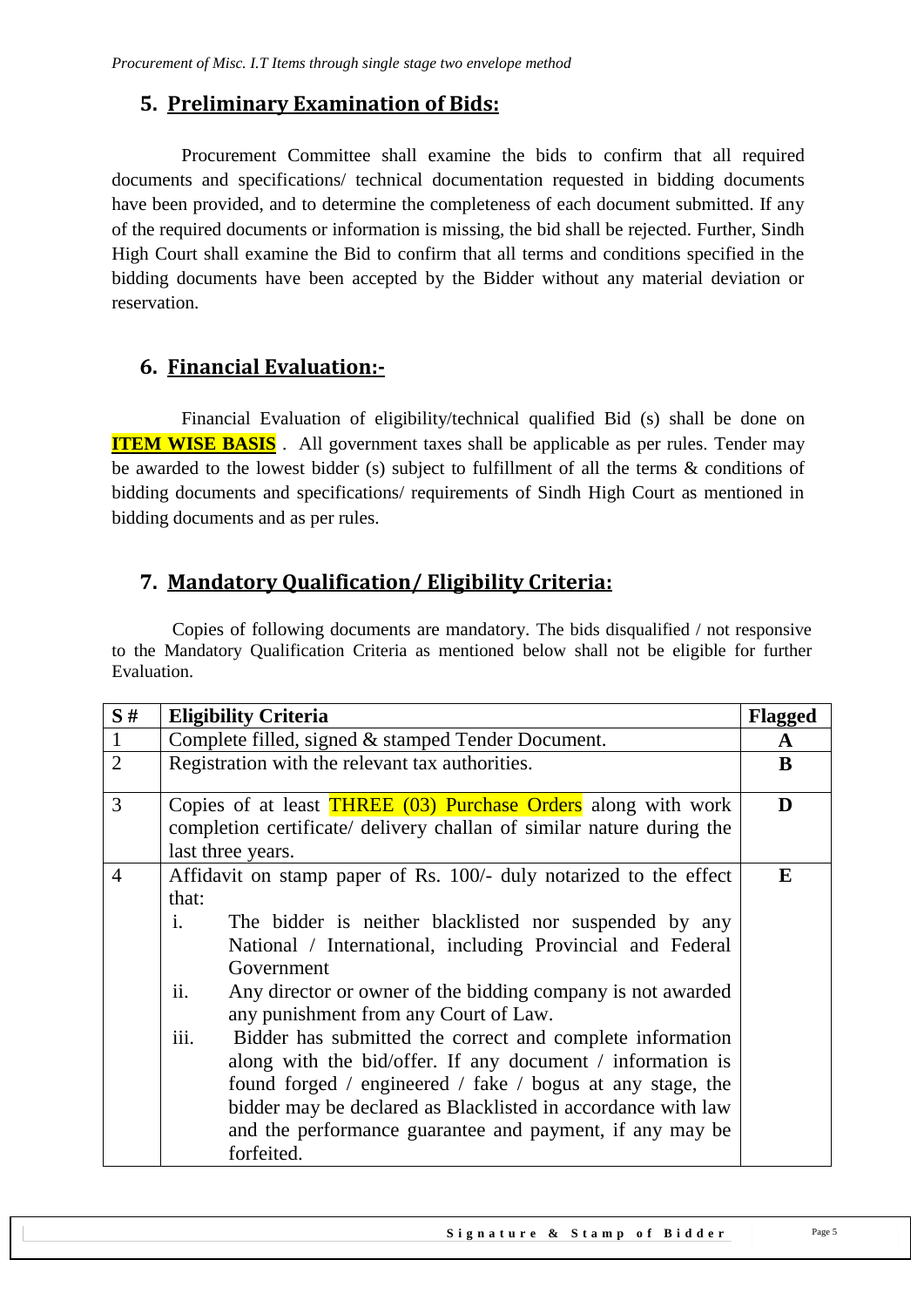| Average annual turnover in preceding 3 financial years should not be    |  |  |  |
|-------------------------------------------------------------------------|--|--|--|
| <b>less than Rs. 500,000/</b> demonstrated through income tax returns / |  |  |  |
| Audited statement of Accounts.                                          |  |  |  |

## <span id="page-5-0"></span>**8. Instructions:-**

- a) Please visit I.T Department for inspection of samples.
- b) Separate sealed technical and financial proposals must be submitted on the letter head of the bidder.
- c) Financial Proposals of technical bidders shall be opened on a date and time which will be communicated in advance. While financial proposal of unqualified bidder shall be returned without open.
- d) Rates must be quoted in Pakistani Currency.
- e) Rates must be inclusive of all taxes, transportation/ installation and all other charges if any.
- f) Due to shortage of funds in the relevant head i.e. Purchase of Hardware, payment shall be made from the head "Repair to Hardware". Hence, all Government taxes (including taxes on services) shall be applicable according to the relevant head of account, as per rules. Please quote rate as per the payment head, loss due to incorrect calculation of rates shall be borne by the bidder.
- g) All taxes shall be deducted by the Office of A.G Sindh and its decision shall be final.
- h) No request for change in price shall be considered under any circumstances due to fluctuation in dollar prices or any other factor affecting the prices.
- i) Kindly quote original item. Copy/ refurbished / fake/ unauthentic products shall be rejected by imposing penalty.
- j) Please keep in mind that equivalent standard does not mean the same item with low quality. Kindly quote authentic and genuine items.
- k) All quoted items should be as per above mentioned specifications. The lowest bidder to whom the particular item (s) is awarded shall be bound to supply the same without submitting any excuse that item is short in the market or outdated or any other reason (s).

| S.No           | <b>SPECIFICATIONS</b><br><b>REQUIRED BY HIGH</b><br><b>COURT</b> | <b>Qty</b> | <b>SPECIFICATIONS</b><br><b>OFFERED BY BIDDER</b> |
|----------------|------------------------------------------------------------------|------------|---------------------------------------------------|
|                | <b>BATTERIES FOR UPS</b><br>(Long)                               | 50         |                                                   |
| $\overline{2}$ | DEGRREASER CLEANER<br>(Perfect)                                  | 10         |                                                   |
| 3              | <b>GLUE STICK (Packet) (Any</b><br>Brand)                        |            |                                                   |
| 4              | <b>HOT AIR GLUE GUN</b><br>(Banded)                              |            |                                                   |

#### <span id="page-5-1"></span>**9. FORMAT OF TECHNICAL PROPOSAL::-**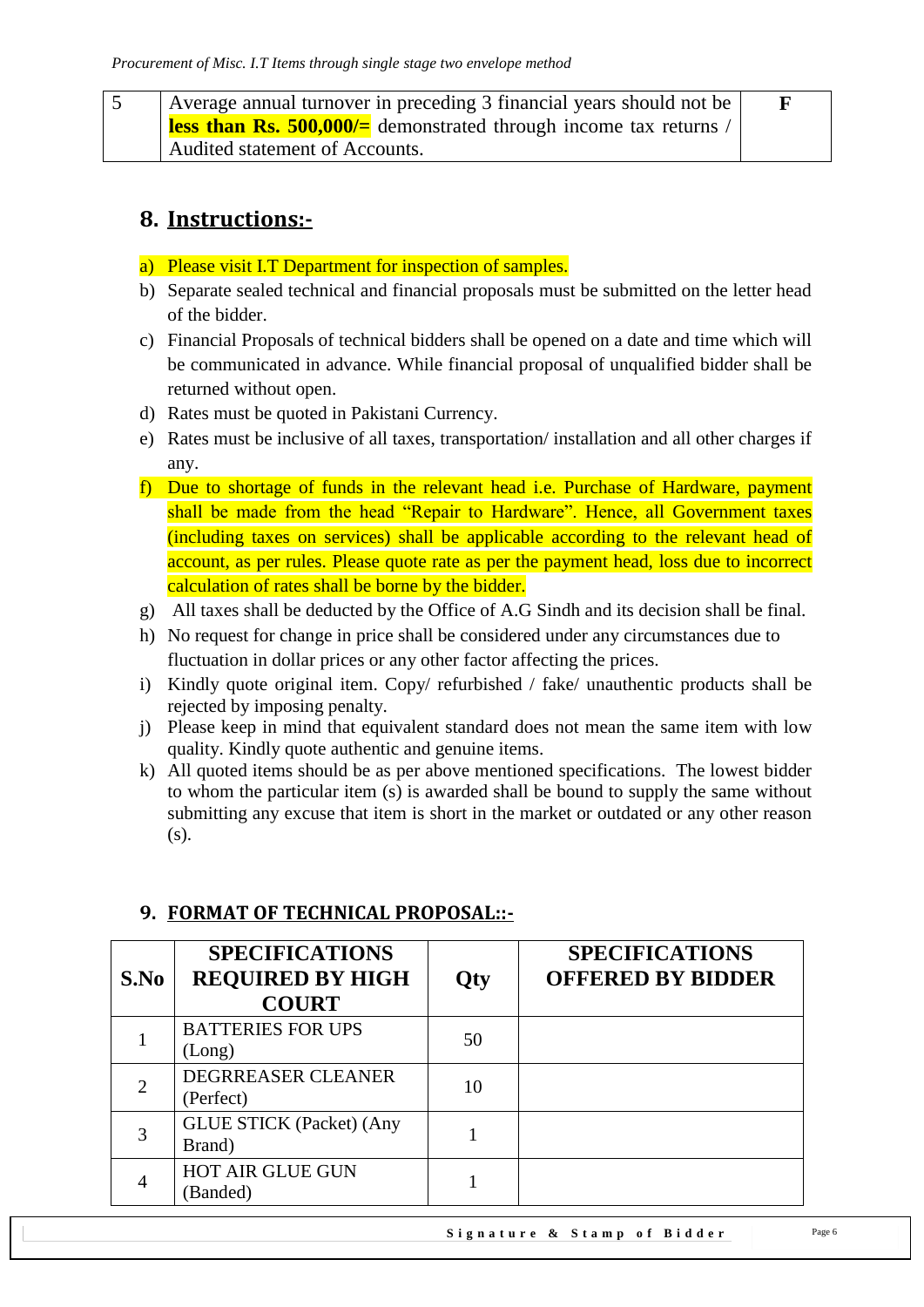| 5              | KEYBOARD (Dell, HP, A4-<br>Tech, Logi-Tech)                               | 100                               |  |
|----------------|---------------------------------------------------------------------------|-----------------------------------|--|
| 6              | <b>KEYBOARD/MOUSE SET</b><br>(WIRELESS) (HP, Dell A4-<br>Tech, Logi-Tech) | 20                                |  |
| $\overline{7}$ | <b>LAN CARD PCI EXPRESS</b><br>(TP-Link)                                  | 20                                |  |
| 8              | <b>MOUSE WIRELESS (Logi-</b><br>Tech)                                     | 15                                |  |
| 9              | <b>MAGIC ELFY (Any Brand)</b>                                             | 5                                 |  |
| 10             | MOUSE (Dell, HP, A4-<br>Tech, Logi-Tech)                                  | 100                               |  |
| 11             | MULTI-METER (Infinity)                                                    | $\mathbf{1}$                      |  |
| 12             | NETWORK CABLE (CAT-6)<br>(5M) Machine Made (3M)<br>(100% Pure Copper)     | 50                                |  |
| 13             | NETWORK CABLE COIL<br>(Cat 6) (3M) (100 % Pure<br>Copper)                 | 3                                 |  |
| 14             | NETWORK CABLE TESTER<br>(Branded)                                         | $\mathbf{1}$                      |  |
| 15             | NETWORK CRIMPING<br>TOOL (Branded)                                        | $\overline{2}$                    |  |
| 16             | NETWORK FACEPLATES<br>$(3M-AMP)$                                          | 15                                |  |
| 17             | NETWORK I/O (3M-AMP)                                                      | 15                                |  |
| 18             | <b>PCI EXPREE WIRELESS</b><br>CARD (TP-LINK)                              | 30                                |  |
| 19             | PRINTER USB DATA<br>CABLE (3 Meter) (Branded)                             | 20                                |  |
| 20             | RAM DDR (3L) (4GB)<br>(Kingstong, Hynix)                                  | 10                                |  |
| 21             | MULTI-PLEXER (Multi<br>Board Input/Output) (Branded)                      | $\overline{2}$                    |  |
| 22             | TIE CLIP (Small & Large)<br>Size) (Any Brand)                             | 5 Packets                         |  |
| 23             | <b>TUSER SET (Branded)</b>                                                | $\overline{2}$<br>Complete<br>Set |  |
| 24             | <b>MOTHER BOARD ERROR</b><br><b>DETECTION CARD (Any</b><br>Brand)         | 3                                 |  |
| 25             | LCD MULTI PORT INPUT<br>(HDMI/D-PORT/VGA/DVI)<br>(HP/DELL)                | $\mathbf{1}$                      |  |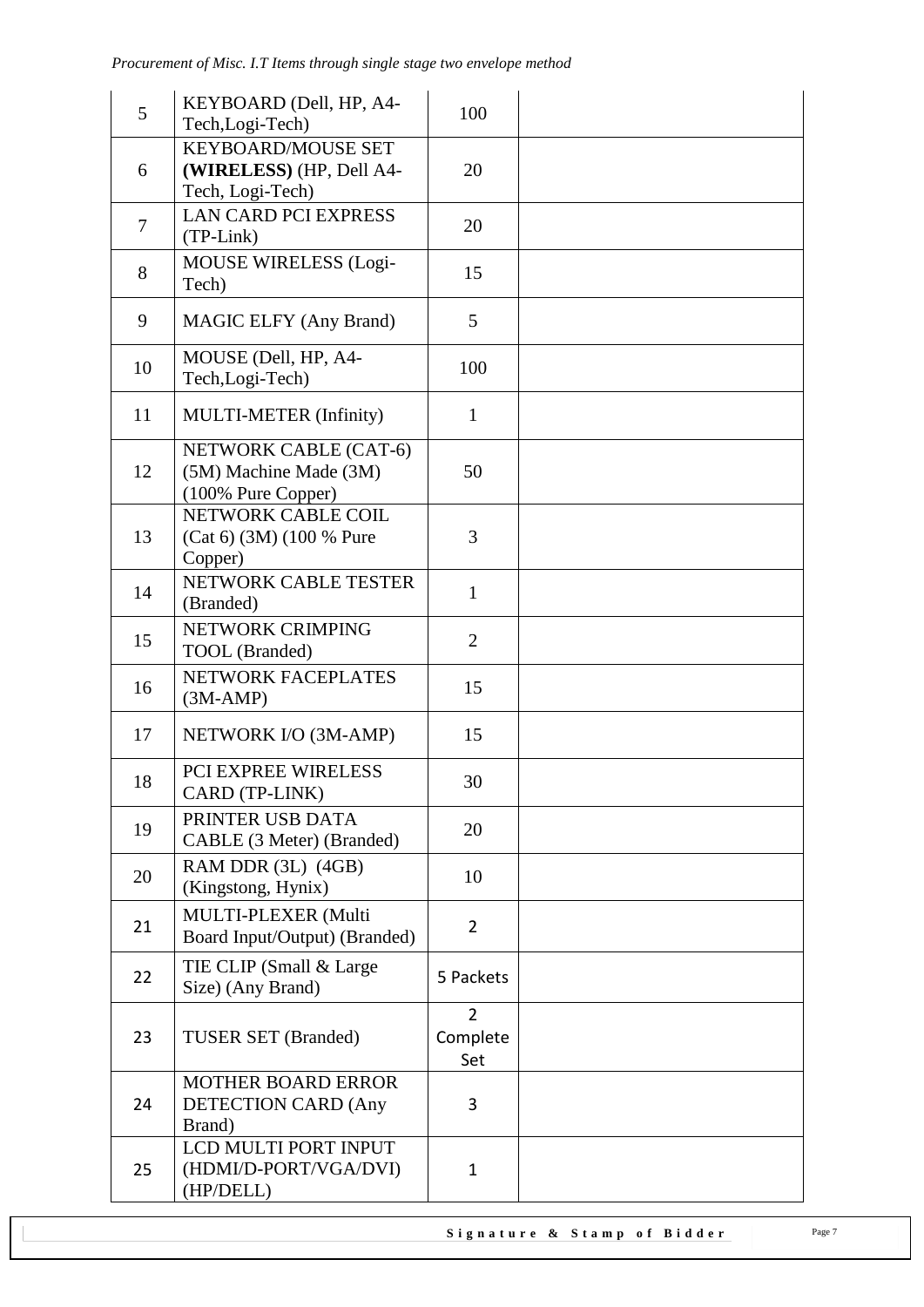| 26 | TYPE C2 RJ 45 CABLE<br>(Branded)                                    | $\mathbf{1}$   |  |
|----|---------------------------------------------------------------------|----------------|--|
|    |                                                                     |                |  |
| 27 | RAM DDR-4 (4GB)<br>(Kingstong, Hynix)                               | 10             |  |
| 28 | RAM DDR-3 (4GB)<br>(Kingstong, Hynix)                               | 10             |  |
| 29 | <b>HARD DISK(for Desktop</b><br>Computer) SATA 500 GB               | 20             |  |
| 30 | RJ-45 Connector (Box)<br>$(AMP, 3-COM)$                             | 5              |  |
| 31 | <b>SCREW DRIVER SET FOR</b><br>(DESKTOP) (Branded)                  | $\overline{2}$ |  |
| 32 | <b>SCREW DRIVER SET FOR</b><br>(LAPTOP) (Branded)                   | $\overline{2}$ |  |
| 33 | <b>SET OF 3 PLYERS</b><br>(Branded)                                 | $\overline{2}$ |  |
| 34 | <b>SOLDERING IRON (Woods)</b><br>$(40 \text{ watts})$               | 5              |  |
| 35 | <b>SOLDERING WIRE</b><br>(Branded)                                  | $\mathbf{1}$   |  |
| 36 | SPRAY (WD-40)                                                       | 10             |  |
| 37 | TONER EMPTY (85A) (HP)                                              | 30             |  |
| 38 | TONER EMPTY (17A) (HP)                                              | 15             |  |
| 39 | <b>WIRELESS ROUTER (1900)</b><br>(TP LINK)                          | 20             |  |
| 40 | $\text{USB}$ (16 GB) (Kingston)                                     | 30             |  |
| 41 | <b>USB HUB</b> (Branded)                                            | 5              |  |
| 42 | VGA Cable ((Branded)                                                | 20             |  |
| 43 | NETWORK SWITCH (5<br>PORT) (TP-Link)                                | 8              |  |
| 44 | NETWORK SWITCH<br>(8PORT) (TP-Link)                                 | 8              |  |
| 45 | <b>HDMI</b> To VGA Conveter<br>(Branded)                            | 20             |  |
| 46 | <b>External/Portable Hard Drive</b><br>$(2TB)$ (WD)                 | 5              |  |
| 47 | SSD Portabe Drive (1 Tear<br>Byte) (Samsung, San Disk,<br>Kingston) | 6              |  |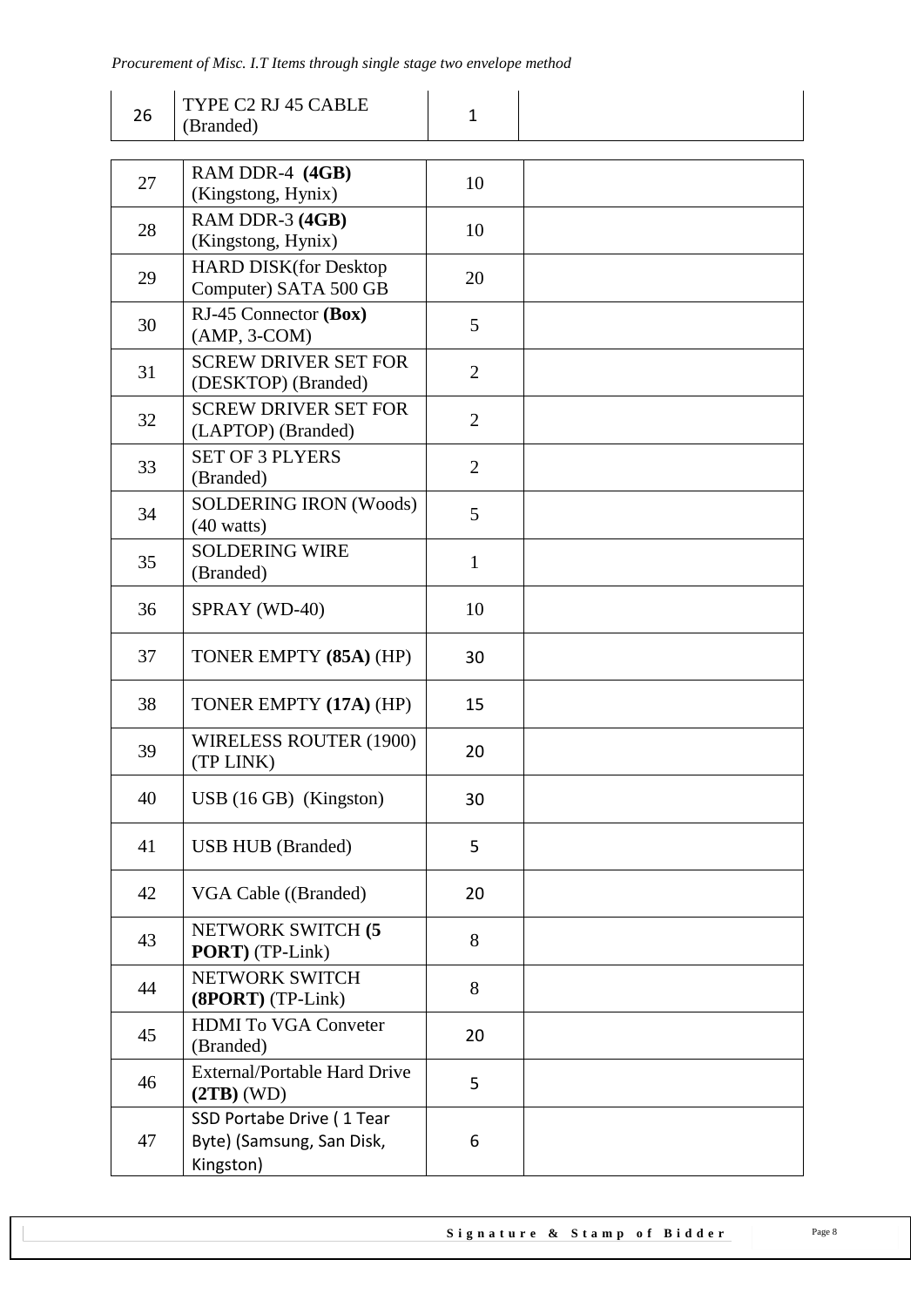*Procurement of Misc. I.T Items through single stage two envelope method*

| 48 | <b>USB EXTERNSION CABLE</b><br>(Branded)                    | 10 |  |
|----|-------------------------------------------------------------|----|--|
| 49 | LN KEY SET (Any Branded)                                    |    |  |
| 50 | AIR BLOWER (Good Quality)                                   |    |  |
| 51 | <b>D-PORT TO VGA CONVERTER</b><br>(Branded)                 | 20 |  |
| 52 | Network Switch (HP, H3C or<br>equivalent) (24 Port layer-2) | 20 |  |

## <span id="page-8-0"></span>**10. FORMAT OF FINANCIAL PROPOSAL:-**

Kindly submit sealed financial proposal on the official letter head of company.

| S.No | <b>ITEM NAME</b> | Qty | <b>UNIT RATE WITHOUT</b><br><b>TAXES PKR</b> |
|------|------------------|-----|----------------------------------------------|
|      |                  |     |                                              |
|      |                  |     |                                              |
|      |                  |     |                                              |

|                                      | <b>Chairman, Procurement Committee</b> |
|--------------------------------------|----------------------------------------|
| <b>Member, Procurement Committee</b> | <b>Member, Procurement Committee</b>   |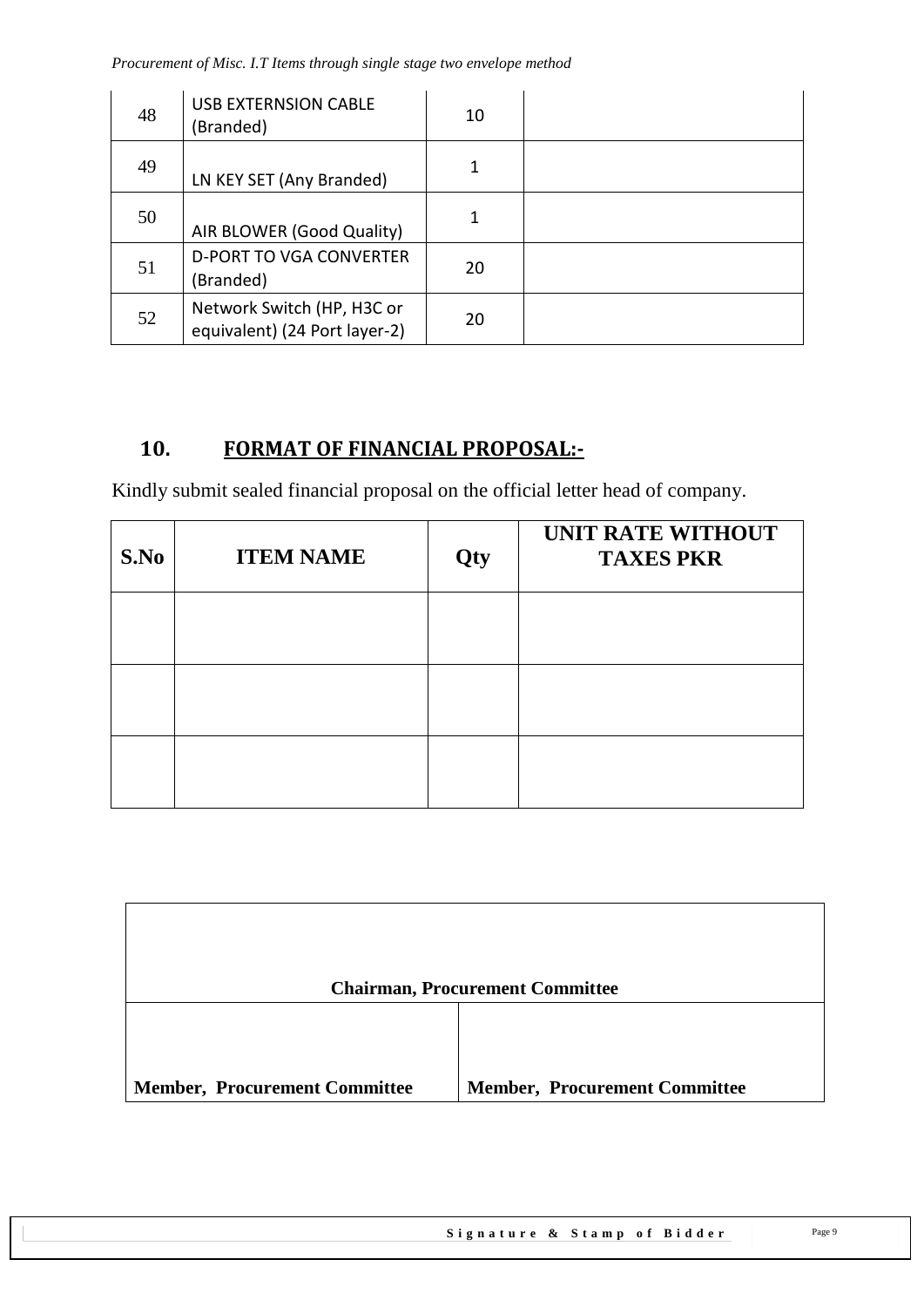#### <span id="page-9-0"></span>**11. Terms & Conditions:**

- 1. **Bidding Method**: *Single Stage-Two Envelope method* will be adopted for bidding process as per SPPRA Rules.
- 2. **Qualification/ Eligibility:** Bidders are bound to submit soft and hard copies of all documents as mentioned in Eligibility Criteria Section, in order to establish their eligibility to participate in bid. In case of non-availability of either, soft or hard copy, bidder may be disqualified.
- 3. **Bid Security**: Bid Security of 1% of total quoted amount will be deposited along with Tender Document in shape of BID SECURITY FORM/ PAY ORDER/ BANK DRAFT as reflected in tender notice. Bid Security should favour Registrar, High Court of Sindh, Karachi. The bid security of unsuccessful bidder will be released by SHC after award of work or after expiry of bid validity period as per rules.
- 4. **Late Bids**: Sindh High Court shall not consider any bid that arrives after the deadline for submission of bids, as reflected in NIT. Any bid received after the deadline for submission of bids shall be declared late, rejected, and returned unopened to the Bidder.
- 5. **Responsive Bids**: A substantially responsive Bid is one that conforms to all the terms, conditions, and specifications of the Bidding Documents without material deviation, reservation, or omission. Non-responsive Bids shall not be considered. Bidders are advised in their own interest to prepare their bids as per format, requirements, terms & conditions, mentioned in bid documents. Bidders are also advised to submit soft and hard copies of all required documents along with their bids.
- 6. **Award of Contract**: Sindh High Court may award the Contract to the **qualified Bidder** whose offer has been determined to be the lowest bid and is substantially responsive to the Bidding Documents, provided further that the Bidder is determined to be qualified to perform the Contract satisfactorily.
- 7. **Notification/ Purchase Order for Award of Contract**: Prior to the expiration of the period of bid validity, Sindh High Court will notify the successful Bidder, in writing, that its Bid has been accepted. Until a formal Contract is prepared and executed, the purchase order/ notification of award shall constitute a binding Contract.
- 8. **Performance Security**: The bid security of successful bidder will be released after submission of Performance Security equal to **5% of total cost of contract**.
- 9. **Release of Performance Security**: Performance Security shall be released after successful delivery of goods and issuance of satisfactory certificate from the concerned officer.
- 10. **Validity Period:** The procurement contract will be awarded within bid **validity period i.e. 90 days** as per rules.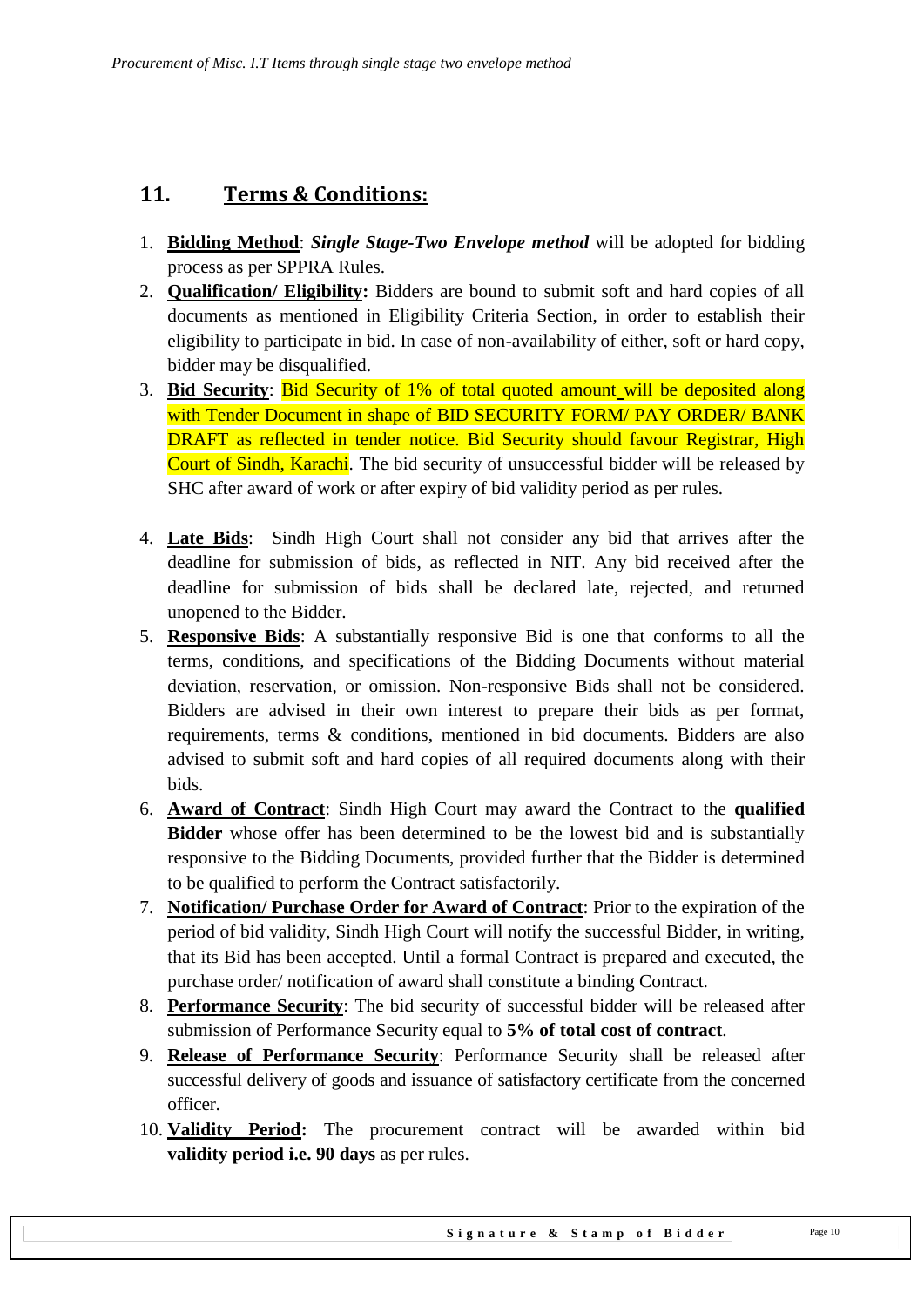- 11. **Receiving/Acceptance of Purchase Order:** The vendor will sign the copy of the Purchase Order as acknowledgement. Copy of Purchase Order along with relevant documents must be submitted along with bill.
- 12. **Delivery Mechanism**: Successful bidder shall deliver the goods within **15 days** of **issuance of Purchase Order.** No request for extension in delivery date shall be considered due to closing of the financial year.
- 13. **Delayed Delivery:** 1% penalty of the total amount will be imposed per month for which the company/firm/agency failed to deliver within the delivery/execution period.
- 14. **Inspection:** Physical inspection will be carried out by the I.T Department of this Court. Ordered material is subject to final inspection at the time of delivery.
- 15. **Quantity Delivered:** Competent Authority reserves the right to increase/decrease the quantity as per requirement and availability of funds, as per rules.
- 16. **Payment Term:** Payment shall not be made in advance before making delivery. Payment shall be issued by the office of A.G Sindh and cheque will be handed over to bidder (s) or his authorized representative (s).
- 17. **Condition of Goods**: All items must meet in all respects with the sample/specifications & conditions of the Order and must be in good condition  $\&$ conform to the best industrial quality standards; otherwise they will be liable to be rejected as per rules.
- 18. **Rejection of Goods:** We reserve the right to cancel any or all the items if material is not in accordance with our specification or if the delivery is delayed.
- 19. **Disclosure of Confidential Script/Material:** All rights reserve with the SHC and no information either in written/electronic media/copying form should be disseminated without the permission of the authority.
- 20. **Resolution of Differences:** In case of any difference or dispute arises between the parties, the same shall be dealt with as per rules.
- 21. **Rules, Regulations & Policies:** All rules, regulations and policies will be governed in accordance to the rules.
- 22. **Mistakes in Calculation:** The contractor/ supplier will be liable for any mistakes in calculation of price/ rate and amount and shall be liable to suffer the loss arises at any stage of contract, due to mistakes in calculation or tax rates.
- 23. **Government tax(es), levi(es) and charges(s)**: All Government taxes (including Income tax and stamp duty), levies and charges will be charged as per rules. Bidder should keep them updated regarding taxation issues in consultation with the relevant tax regulatory authorities.
- 24. **Alternative Bids**: Alternative bids shall not be considered and complete tender shall be rejected being non-responsive.
- 25. **Cost of Bidding**: Tender documents can be downloaded free of cost. However, the Bidder shall bear all costs associated with the preparation and submission of its bid, and Sindh High Court shall not be responsible or liable for those costs, regardless of the conduct or outcome of the bidding process.
- 26. **Rights of Sindh High Court**: Sindh High Court reserves the right to accept or reject